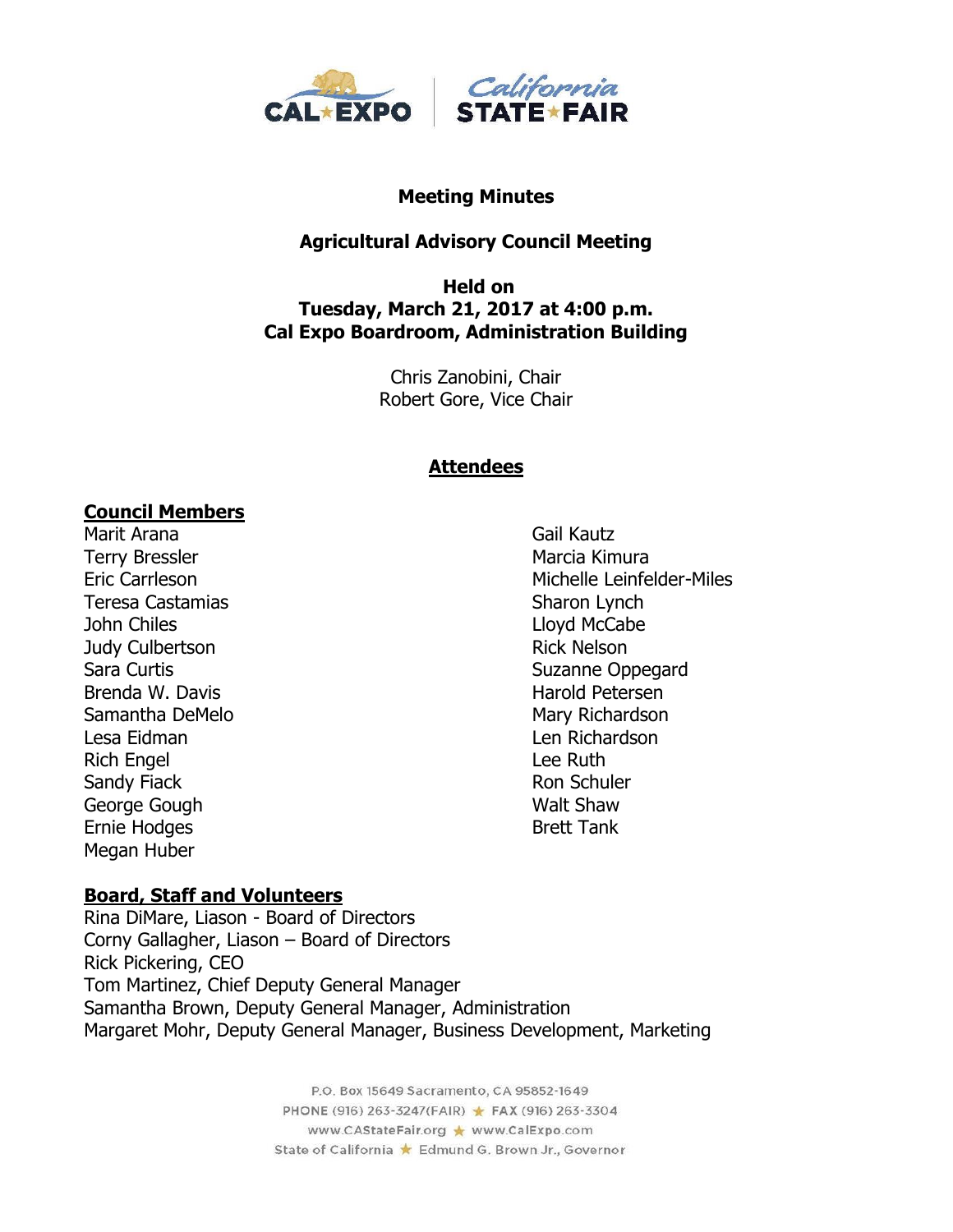## **Board, Staff and Volunteers cont.**

Rachelle Weir, Programs Manager Jay Carlson, AG Programs Manager Don Callison Allison Finkes Sue O'Brien Emily Reed Michelle Solorzano

## **1. Call to order and Introductions**

Chair Zanobini called the meeting to order at 4:05 p.m. Introductions were made around the room.

**2. Approval of Agenda for March 21, 2017 Motion:**

It was moved by Councilmember McCabe and seconded by Councilmember Lynch to approve the Meeting Agenda for March 21, 2017. **All in favor, motion carried unanimously.**

**3. Approval of Meeting Minutes from December 13, 2016 and February 21, 2017 Motion:**

It was moved by Councilmember Hodges and seconded by Councilmember Kautz to approve meeting minutes from December 13, 2016 and from February 21, 2017. **All in favor, motion carried unanimously.**

## **4. Membership Update**

**a.** AAC Applicant Introductions

Committee Chair Engel introduced Samantha DeMelo with Blue Diamond Growers and Roxana Smith with Wells Fargo Banks who could not attend the meeting today. Roxana Smith has been on the Ag Advisory Council when she had worked for a different employer.

**b.** Application Review and Approval After a brief discussion Committee Chair Engel moved to approve both Samantha DeMelo and Roxana Smith for the Agricultural Advisory Committee and was seconded by Councilmember Ruth. **All in favor, motion carried unanimously.**

## **5. Committee Discussions/Reports**

- **a.** Executive Report No report
- **b.** Ag Heritage Committee

Committee Chair Culbertson reported that the committee had a good meeting. New plans for the 2017 AG Heritage Breakfast were discussed. The AG Heritage Breakfast is July 19, 2017 and ticket prices are \$35.00.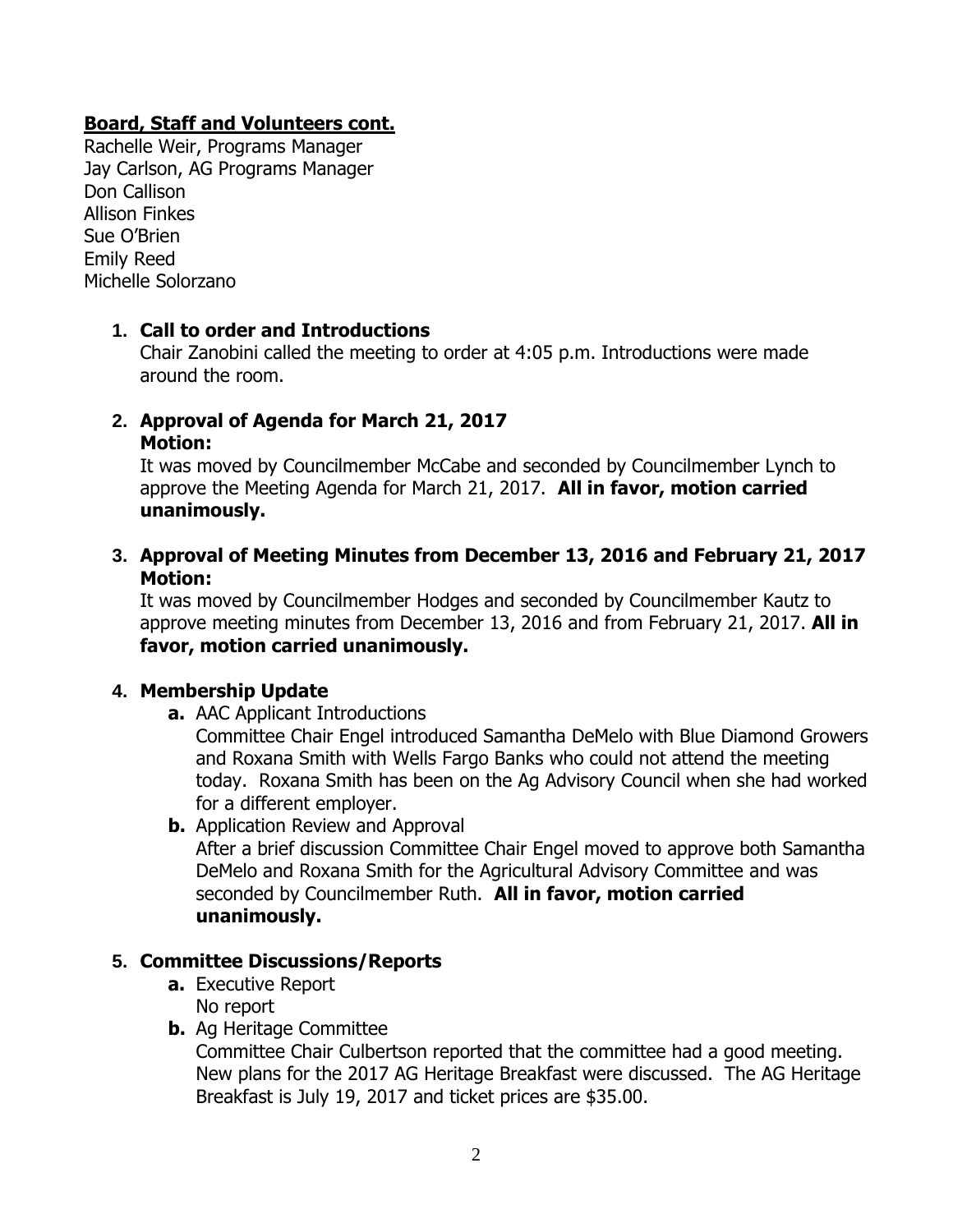# **Motion:**

It was moved by Chair Culbertson that for the 2017 AG Heritage Breakfast it is recommended to increase the number of award recipient free breakfast tickets from 2 to 4 and seconded by Councilmember Shaw. **All in favor, motion carried unanimously.**

- **c.** California Recognition and Celebration Committee Chair Lynch stated her report would be given in Item #6.
- **d.** Farm and Food Committee Committee Chair Zanobini reported that the committee had a good meeting, discussing the farm program for 2017 and farm tours. Zsi Widman was introduced as the interim Farm Tour coordinator.
- **e.** The Equine Program Committee

Committee Chair Oppegard reported that the committee had a very well attended meeting. Staff person Solorzano reviewed the equine fair programs that are in the planning stages. After a lengthy discussion the motion was made. **Motion:**

We, Equine Agricultural Committee, respectfully request a partnership with the California State Fair Board of Directors. We have met as a subcommittee of the Agricultural Advisory Council on March 21, 2017 and have a specific interest in bringing the rodeo back to the 2017 California State Fair. We are proposing that the Equine Agricultural Committee commit to raising half of the funds (\$25,000.00) through sponsorships or underwriting. We are asking the State Fair Board of Directors to consider requesting the allocation of the remaining amount out of the California State Fair budget. We hope in this partnership to receive support not only in finances, but in marketing the Rodeo of be successful. We hope to start small with two trial weekdays in order to see the potential in bringing back the Rodeo. Date certain sponsorships raised by the next Agricultural Advisory Council meeting. Motion was moved by Terry Bressler and seconded by Lee Ruth. **All in favor, motion carried unanimously.**

- **f.** Livestock and Animal Welfare Care Committee Committee Chair Gough stated that the Committee is scheduled to meet on April 5, 2017.
- **g.** Youth Development and Recognition Committee Committee Chair McCabe reported that Scholarship application deadline was March 2, 2017. Scholarship applications are being scored by many people and interviews will begin in May. Sale of Champions will be meeting soon.
- **6.** Agriculturalist of the Year Election

Committee Chair Lynch stated that Loren Booth, Sharon Mendoza and Tom Nassif were nominated for 2017 Agriculturalist of the Year. After a discussion Chair Lynch reviewed the voting rules. A vote was taken and Tom Nassif became the nominee to be recommended to the Board of Directors for the 2017 Agriculturalist of the year.